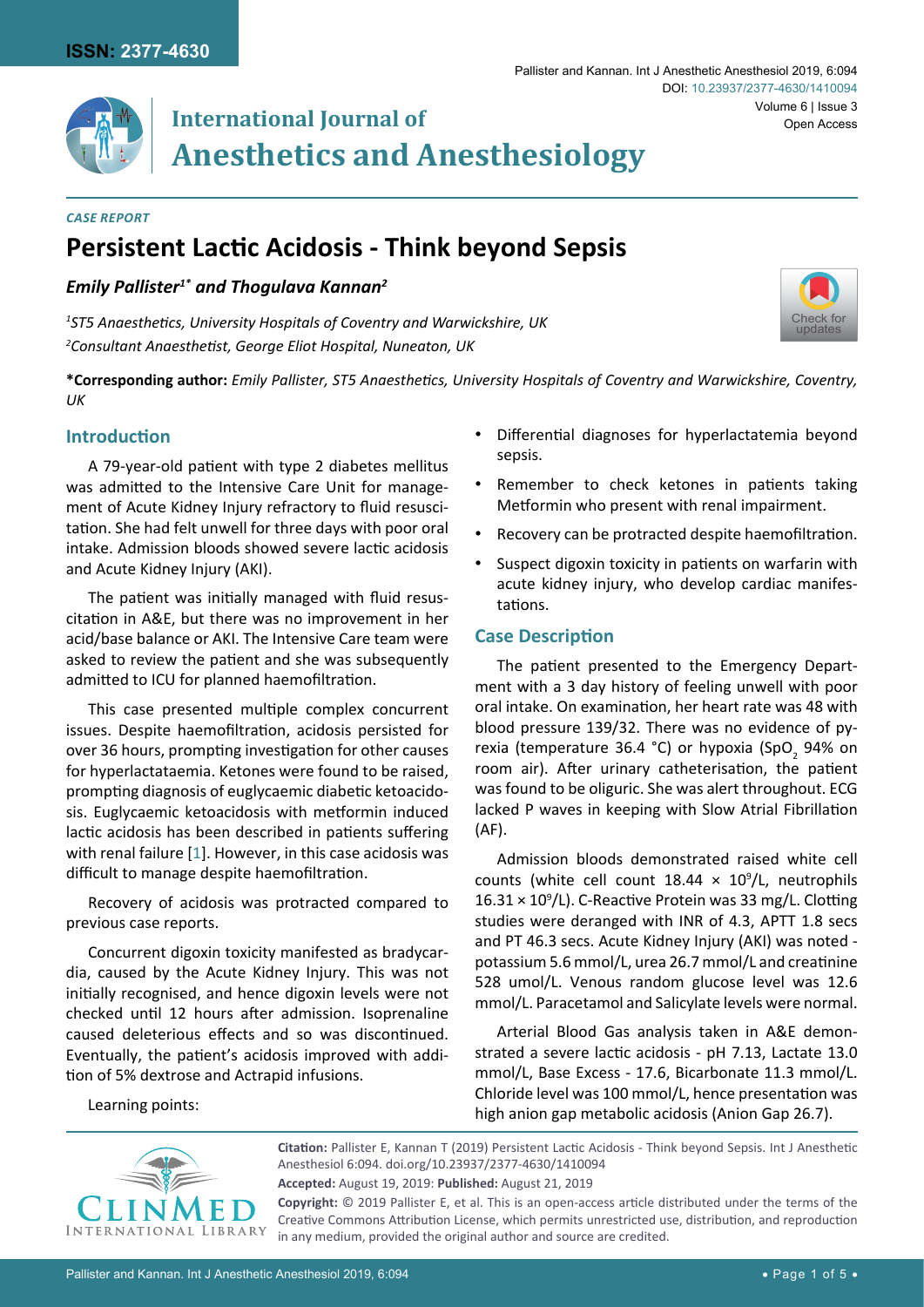The patient's medical history included Atrial Fibrillation, 2 previous Myocardial Infarctions, Type 2 Diabetes Mellitus, and previous Transient Ischaemic Attack (TIA). Her drug history comprised omeprazole, warfarin, furosemide, nicorandil, metformin, sitagliptin and a statin.

The patient had been discharged from another hospital 3 months prior for leg sepsis and fast AF. Discharge paperwork was not available from this episode. In 2017, she was investigated for arterial insufficiency and bilateral leg ulcers. MR Angiography demonstrated multi-level vessel disease including complete occlusion of the right superficial femoral artery, narrowing in the proximal left common iliac artery, stenosis in the left common femoral artery and complete occlusion of the left superficial femoral artery.

The patient was admitted to ICU at 03.30 AM for haemofiltration (CVVHDF) for the management of AKI and hyperlactataemia. The deranged clotting profile meant this was delayed whilst advice was sought from the on-call Haematology Consultant. Vitamin K, 2 units of Fresh Frozen Plasma and Octaplex were given, before CVVHDF was instigated through a central venovenous catheter in the right internal jugular vein. Haemofiltration was commenced at 09.30 AM. In the meantime, 100 ml of 8.4% sodium bicarbonate was given for management of acidosis (as per Renal specialist advice) and insulin/dextrose infusion for hyperkalaemia. Blood pressure was maintained without the need of vasopressors or inotropes.

Cardiology Specialists were consulted regarding the patient's presenting bradycardia. Atropine had been given - to a total of 1.8 mg - to no effect. Isoprenaline was commenced, however after receiving only 36 mcg a broad complex tachycardia developed. Cardiology were in attendance at this time, completing a transthoracic echocardiogram. The isoprenaline was discontinued and 2 mmol of Magnesium given. The rhythm converted to sinus. Further investigation of bradycardia was sought - blood biochemistry on the afternoon of admission demonstrated normal TSH (1.63 milliunits/litre) and raised Digoxin level (2.1 ug/mL).

During admission, the patient complained of pain in her legs and had mottled skin to the thighs on examination. In view of the persistently raised lactate, the on call surgical team were asked to review. Peripheral lower limb pulses were palpated. To exclude bowel or leg ischaemia, the patient underwent CT Abdomen and Pelvis. There was no evidence of ischaemic bowel. Extensive atheroma was seen within the vasculature of the lower limbs but no evidence of occlusion.

After 12 hours of haemofiltration, moderate acidosis continued (pH 7.21, lactate 11.3 mmol/L, Base Excess -15.6, Bicarbonate 10.8 mmol/L). Normoglycaemia (9.4 mmol/L) and hyperketonaemia (ketones 5.6 mmol/L) remained. 5% dextrose was given as fluid boluses during the course of the evening, and on day 2 was commenced as an infusion - increased from 25 ml/h to 100 ml/h during the day. Once instigated, an improvement was seen in acidosis. Background Actrapid infusion was started on day 3 of admission.

Thirty-eight hours after haemofiltration started, the patient's acid-base balance normalised, and ketone level fell below 1.5 mmol/L. Digoxin level reduced to 1.5 ug/mL by day 3 of admission. She was discharged to the ward after 6 days on ICU [Table 1](#page-1-0).

#### **Discussion**

This case presented a challenge for ICU staff in terms of multiple complex concurrent issues. Euglycaemic ketoacidosis with metformin induced lactic acidosis (MALA) cases have been described previously in patients suffering with renal failure [[1](#page-3-0)], however in this case acidosis was felt to be difficult to manage effectively despite haemofiltration. Recovery of acidosis was protracted as compared to previous case reports. Provision of carbohydrate substrate with 5% dextrose infusion appeared to contribute to eventual resolution of acidotic state.

#### **Euglycaemic ketoacidosis**

Euglycaemic ketoacidosis (EDKA) was first described by Munro, et al. in 1973 [[2](#page-3-1)]. They defined euglycaemic ketoacidosis as a "blood sugar level of less than 300 mg/

| Date/Time                                                | pH   | Lactate | <b>Ketones</b> | 5% Dextrose infusion rate (ml/h) |
|----------------------------------------------------------|------|---------|----------------|----------------------------------|
| Day 1 04.00 (Admission to ITU; NaHCO <sub>2</sub> given) | 7.13 | 13.0    |                |                                  |
| Day 1 06.00                                              | 7.20 | 12.0    |                |                                  |
| Day 1 07.00                                              | 7.22 | 13.0    |                |                                  |
| Day 1 08.00                                              | 6.91 | 13.4    | 4.3            |                                  |
| Day 1 11.00 (after CVVHDF commenced)                     | 7.17 | 10.08   | 2.9            |                                  |
| Day 1 20.00                                              | 7.21 | 11.3    | 5.2            | 100 ml bolus given at 18.00      |
| Day 1 24.00                                              | 7.29 | 11.1    |                |                                  |
| Day 2 03.00                                              | 7.35 | 7.1     | Not tested     | 25                               |
| Day 2 06.00                                              | 7.40 | 5.5     |                | 50                               |
| Day 2 15.00                                              | 7.43 | 2.9     |                | 50                               |

<span id="page-1-0"></span>**Table 1:** Acid/Base changes during admission.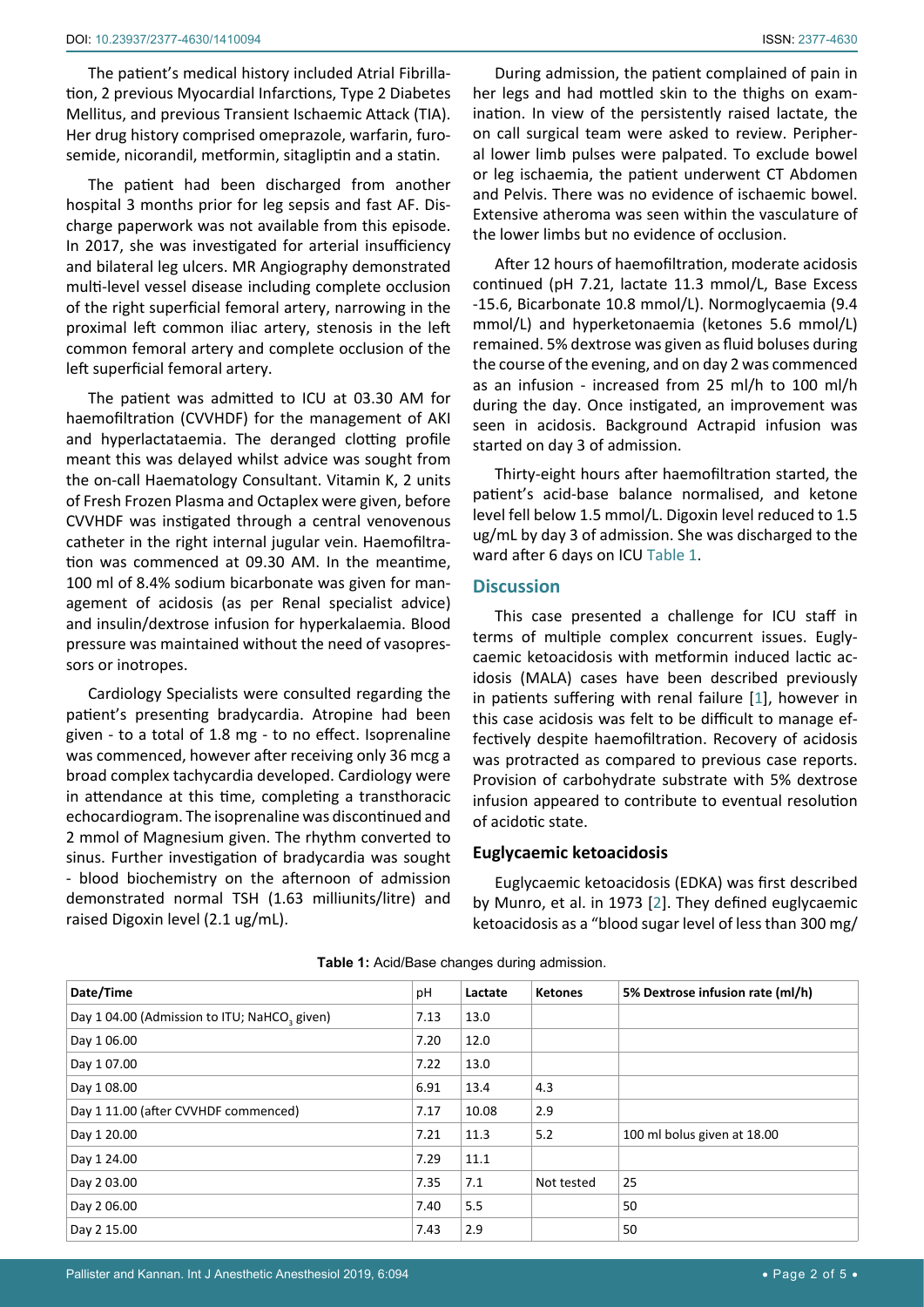ml and plasma bicarbonate of 10 mEq/L or less". This has since been adapted to include a blood glucose level of less than 200 mg/dl (11.1 mmol/L) [[3](#page-4-5)]. The condition has been reported in typically Type 1 diabetic patients associated with reduced calorie intake [[4\]](#page-4-6), alcohol consumption, glycogen storage disorders and chronic liver disease [\[3\]](#page-4-5).

The pathophysiology of diabetic ketoacidosis is well known - hyperglycaemia results from a relative lack of insulin or increase in counter-regulatory hormones. The body, deficient of insulin, cannot utilise the glucose substrate and resorts to lipolysis, causing production of ketones. In *Euglycaemic* diabetic ketoacidosis, there is an underlying systemic lack of glucose - either due to reduced hepatic glucose production during fasting, or increased urinary glucose losses. Burge, et al. demonstrated that insulin withdrawal in fasted diabetics resulted in lower glucose levels than control subjects [[5\]](#page-4-4). During times of starvation, glucagon predominates and glycogenolysis, gluconeogenesis, lipolysis and ketogenesis prevail. Over time, glycogen stores are depleted, and the body enters starvation state. If DKA then supersedes, the hyperglycaemic state cannot occur, and the patient remains euglycaemic [[6](#page-4-7)]. Often EDKA occurs in diabetic patients who continue to take insulin whilst unwell or in a fasting state, and hence why it is more common in insulin dependent or Type 1 diabetes mellitus. In comparison, dehydration combined with fasting in diabetic patients was shown to cause relatively worse hyperglycaemia [\[5\]](#page-4-4).

Typically Type 2 diabetic patients do not suffer from insulin deficiency, but relative insulin resistance. Therefore, DKA and EDKA are less common in these patients, as the pathophysiology of the conditions typically dictates a lack of insulin. Reports of EDKA in Type 2 diabetics do exist, but usually in patients on insulin regimes. Yu, et al. [[7](#page-4-8)] described one patient who developed EDKA and was later diagnosed with Type 2 diabetes mellitus. Similar to our patient, poor oral intake was thought to be the precipitant. They postulate that in times of starvation, on a background of poor glycogen stores (e.g. weight loss), blood glucose levels will remain low as the remaining glycogen is depleted. Concurrently, a 'metabolic shift to lipid utilisation' occurs, causing lipolysis and ketoacidosis. This is compounded by increased insulin resistance, especially in times of metabolic stress such as illness. More recently, euglycaemic ketoacidosis has been reported in association with sodium glucose co-transporter inhibitors (SGLT-2) used for the management of type 2 diabetes mellitus [[8](#page-4-9)] superseded with the above conditions.

As per the management of hyperglycaemic diabetic ketoacidosis, EDKA treatment comprises IV insulin and fluid replacement. Insulin infusion manages the relative deficiency seen in DKA, causing suppression of ketogenesis and peripheral utilisation of glucose. In the treat-

ment of hyperglycaemic DKA, when the venous glucose level falls to less than 14 mmol/L, 10% glucose should be infused to prevent hypoglycaemia. The glucose infusion is used as the primary metabolic substrate, stimulated by insulin and hence ketosis is reduced. The same principle can be applied to EDKA.

#### **Metformin associated lactic acidosis**

Metformin has long been known to precipitate Type B Lactic Acidosis i.e. lactic acidosis without tissue hypoxaemia. The underlying pathophysiology is thought to be due to the inhibitory action of metformin on pyruvate carboxylase, causing decreased oxaloacetate production and accumulation of pyruvate [[9](#page-4-0)]. This is compounded in renal or hepatic failure when the action of metformin is prolonged. Haemodialysis is a definitive management for metformin associated lactic acidosis (MALA) as metformin is renally excreted. The incidence of MALA is reported as 4.3 cases per 100,000 patient years in patients who take metformin. A retrospective study in Italy by Mariano, et al. [[10](#page-4-1)] found 1.45% of all patients on Renal Replacement Therapy in ICU were due to MALA, with a survival rate of 78.3%. However, Cochrane Review found no evidence of increased risk of lactic acidosis or hyperlactataemia compared to other anti-hyperglycaemic medications [[11](#page-4-2)]. It is possible therefore that MALA occurs due to a combination of hypoxic (i.e. Type A) and non-hypoxic mechanisms [[12](#page-4-3)].

This case is likely to represent a multifactorial cause of lactic and keto- acidosis than just MALA alone. The patient was known to have stenosed lower limb arteries and during admission had mottled and cold legs. In addition to MALA, Type A lactic acidosis due to tissue hypoxaemia probably occurred, possibly from underlying sepsis or tissue ischaemia. The result was a compound hyperlactataemia caused by sepsis, ischaemia and metformin accumulation. However, the acidosis was initially resistant to sepsis management and even several hours of haemofiltration - prompting the investigation of other causes of hyperlactataemia and discovery of superimposed EDKA. Overall, the patient's acidosis did not improve until the instigation of 5% dextrose infusion - demonstrating a state of starvation with ongoing ketone body production. Once the dextrose infusion had commenced, rapid improvement in the patient's acid/ base balance was seen.

#### **Acute kidney injury and hyperkalaemia**

The patient reported poor oral intake for 3 days prior to her admission. It is not documented whether this included oral fluids as well as food. As outlined previously, dehydration often precipitates hyperglycaemia [\[5\]](#page-4-4) and yet this was not evident. However, admission bloods demonstrated Acute Kidney Injury which could be in keeping with pre-renal injury from dehydration.

Despite the presence of AKI and EDKA, the patient suffered only mild hyperkalaemia (venous potassi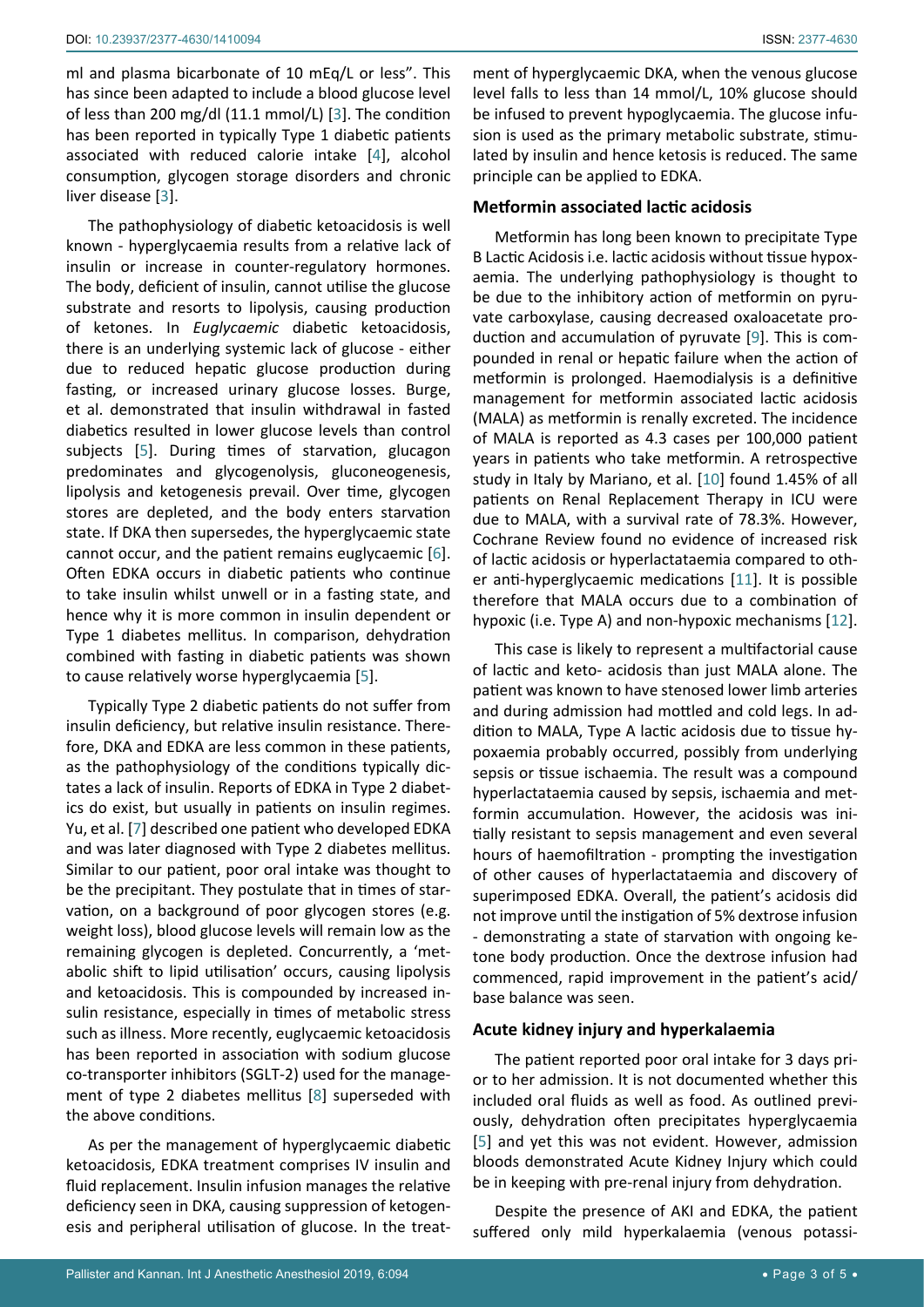um 5.6 mmol/L). Umpierrez, et al. [\[13\]](#page-4-12) demonstrated a mean potassium result of 5.6 mEq/L (5.6 mmol/L) in patients with DKA. Where acidosis is caused by an organic acid such as lactate or ketones, there is a state of high serum H+ concentration, and low HCO<sub>3</sub>. Inhibition of Na<sup>+</sup>/H<sup>+</sup> exchange transporters, and Na<sup>+</sup>-HCO<sub>3</sub> cotransport occur, causing a fall in intracellular sodium. Na-K-ATPase activity reduces leading to a net loss of intracellular potassium and relative hyperkalaemia [\[14](#page-4-13)]. The patient stated that her usual medications included furosemide, although as highlighted later her drug history was somewhat unclear as evidenced by the digoxin that she'd taken but not declared. It is plausible that she had not taken the furosemide. As a loop diuretic, furosemide inhibits the Na-K-Cl transporter within the thick ascending limb of the Loop of Henle. There is net loss of these ions alongside water, leading to hyponatraemia and hypokalaemia. In this case, the potassium balance may have been influenced by acidosis and furosemide, with lactataemia proving prevalent in causing hyperkalaemia.

#### **Use of haemofiltration**

In this case, acidosis worsened despite timely implementation of haemofiltration. In our unit, the dialysate solution used is lactate-containing (Prismasol4©, contains 3 mmol/L lactate). Bicarbonate containing dialysate is not available. Plasma lactate is the product of systemic release in to the circulation (primarily anaerobic metabolism production) minus clearance. Clearance of lactate occurs via metabolism in the liver, kidneys and skeletal muscle. In this case, lactate was systemically overproduced whilst the dialysate used in haemofiltration added additional lactate to the systemic circulation. The resulting persistent lactic acidosis demonstrated an imbalance, favouring production over clearance.

The use of lactate-containing dialysate relies upon adequate hepatorenal function to metabolise lactate via gluconeogenesis (70%) and oxidation (30%) to pyruvate. Both processes consume hydrogen ions (attained from water), thereby releasing hydroxyl ions that form bicarbonate [\[15\]](#page-4-14). When hepatic function is normal, lactate is rapidly converted to bicarbonate. When patient is unable to convert lactate to bicarbonate at a rate that exceeds lactate production, serum levels of lactate will rise, as witnessed in this patient.

Although commonly used to treat *acute* renal failure, lactate-containing dialysate solutions can exacerbate lactic acidosis. Hilton, et al. [[16\]](#page-4-15) described a group of patients that deteriorated with worsening acidosis after commencing haemofiltration. As they explained, small solutes (15-20 kDa) are removed via filtration, including bicarbonate ions at a rate of 37 mmol/h. Failure to replace bicarbonate worsens acidosis. If the dialysate lactate cannot be metabolised, acidosis will also be exacerbated. Levraut, et al. [[17\]](#page-4-16) demonstrated that the filter accounted for less than 3% of total lactate clearance, hence could not 'mask' lactate overproduction. A study by Thomas, et al. [[18\]](#page-4-10) demonstrated a net gain of lactate of 65 mmol/h from lactate-containing dialysate after 24 hours of haemofiltration.

The Intensive Care Society (ICS) Guidelines on Renal Replacement Therapy (RRT) advocates no difference in the use of bicarbonate versus lactate containing dialysate fluids, as demonstrated by Thomas, et al. in 1997 [[18](#page-4-10)[,19](#page-4-11)]. However, the use of bicarbonate is recommended in severe lactic acidosis (pH < 7.2) or cases of 'lactate-intolerance' i.e. a 'rise in lactate of greater than or equal to 5 mmol/L from baseline' during RRT with a lactate containing dialysate. These recommendations suggest that our patient should have been managed with bicarbonate buffer to reduce lactate load.

#### **Digoxin toxicity**

This case had added interest due to digoxin toxicity. The patient had been discharged from a nearby hospital three months earlier but unfortunately IT systems and therefore paperwork is not shared between Trusts. The patient did not list Digoxin in her current medications, hence there was a delay in investigating Digoxin levels. The abnormal cardiac signs of slow AF were not in keeping with the usual presentation of hypovolaemic state, prompting further investigation in liaison with cardiology specialists. Digoxin is not dialysed and is readily accumulated in AKI. No specific treatment was instigated to treat the digoxin toxicity, and levels reduced within the first 36 hours of admission of their own accord.

This patient presented multiple challenges for the admitting team overnight - abnormal clotting precluded the rapid instigation of haemofiltration, management of AKI lead to rapid improvement in renal function but superimposed MALA and EDKA caused a protracted acidosis. Provision of carbohydrate substrate via 5% dextrose infusion eventually improved the body's starvation state. Then, an episode of abnormal bradycardia caused by unrecognised digoxin toxicity and subsequent isoprenaline induced tachycardia, added extra complexity. The patient made an overall good recovery and was discharged to the ward after 24 hours of haemofiltration, and 6 days stay on ICU.

#### **Consent**

The patient was asked for consent to publish this case report and agreed willingly.

#### **References**

- <span id="page-3-0"></span>1. [Schwetz V, Eisner F, Schilcher G, Eller K, Plank J, et al.](https://www.ncbi.nlm.nih.gov/pubmed/28865058)  [\(2017\) Combined metformin-associated lactic acidosis and](https://www.ncbi.nlm.nih.gov/pubmed/28865058)  [euglycaemic ketoacidosis. Weiner klinische Wochenschrift](https://www.ncbi.nlm.nih.gov/pubmed/28865058)  [129: 649.](https://www.ncbi.nlm.nih.gov/pubmed/28865058)
- <span id="page-3-1"></span>2. [Munro JF, Campbell IW, McCuish AC, Duncan LJ \(1973\)](https://www.ncbi.nlm.nih.gov/pubmed/4197425)